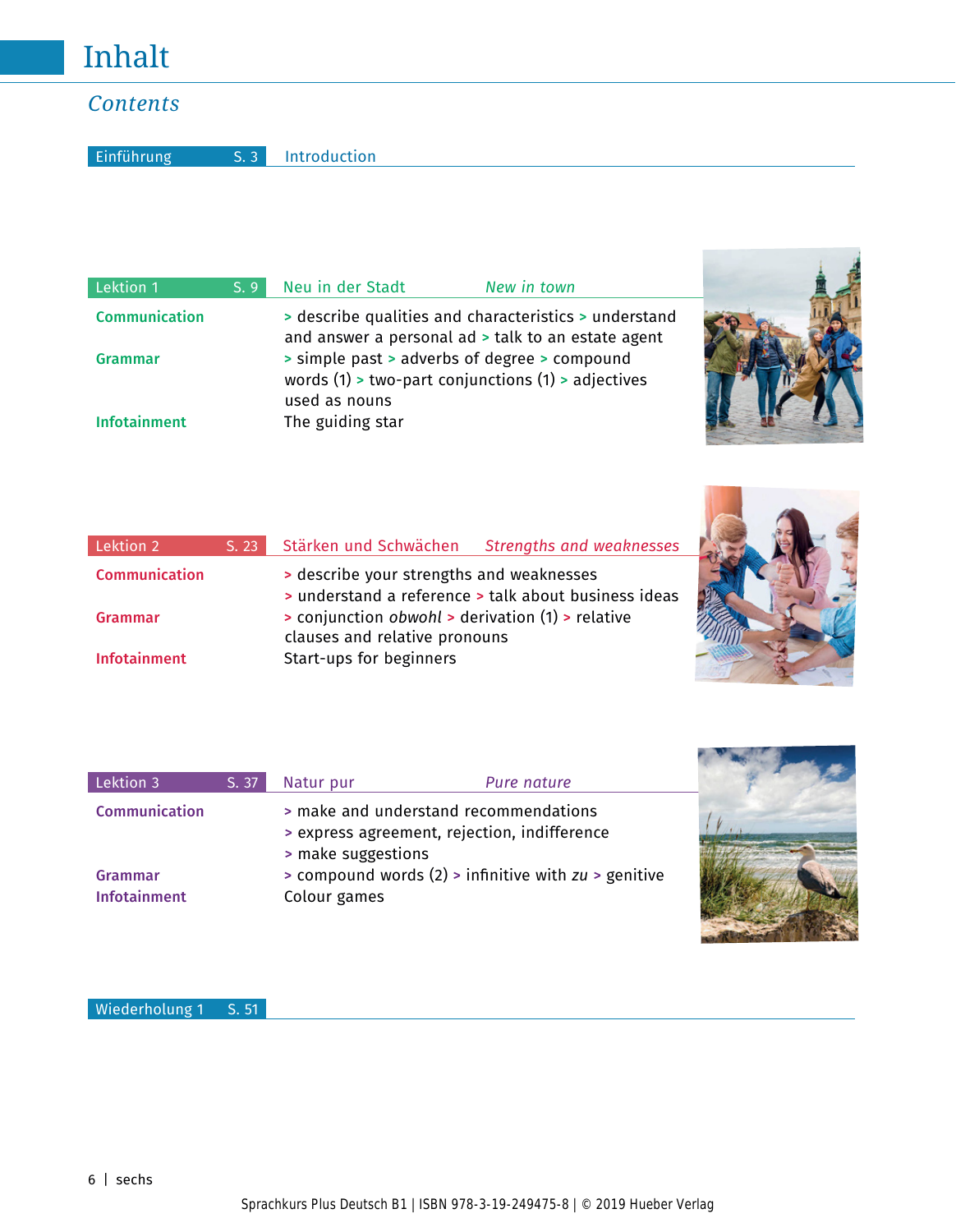| Lektion 4            | S. 57 | <b>Finanzen</b>                                    | <b>Finances</b>                                                                                                                             |
|----------------------|-------|----------------------------------------------------|---------------------------------------------------------------------------------------------------------------------------------------------|
| <b>Communication</b> |       |                                                    | > make a transfer > set up a standing order                                                                                                 |
| Grammar              |       |                                                    | > understand a (simplified) rental contract<br>> present passive > present passive with modal<br>verbs > alternative passive form sein + zu |
| Infotainment         |       | $\rightarrow$ derivation (2)<br>The final deadline |                                                                                                                                             |

| Lektion 5            | S. 71 | Im Behördendschungel<br>In the jungle of the authorities |  |
|----------------------|-------|----------------------------------------------------------|--|
| <b>Communication</b> |       | > write a formal letter > make inquiries and ask for     |  |
|                      |       | clarification > communicate with the authorities         |  |
| <b>Grammar</b>       |       | > relative clauses with prepositions > infinitive        |  |
|                      |       | constructions um  zu, ohne  zu, (an)statt  zu            |  |
|                      |       | > subordinate clauses with <i>damit</i> > linking-s      |  |
| <b>Infotainment</b>  |       | The jungle of the authorities                            |  |

| Lektion 6            | S. 85 | Ein Jahrhundert                | A century                                              |  |
|----------------------|-------|--------------------------------|--------------------------------------------------------|--|
| <b>Communication</b> |       | > have a discussion            | > tell your own personal story > talk about statistics |  |
| Grammar              |       | > derivation (3)               | past perfect > temporal conjunctions als and wenn      |  |
| <b>Infotainment</b>  |       | The intergenerational contract |                                                        |  |

Wiederholung 2 S. 99

 $\overline{\mathbf{S}}$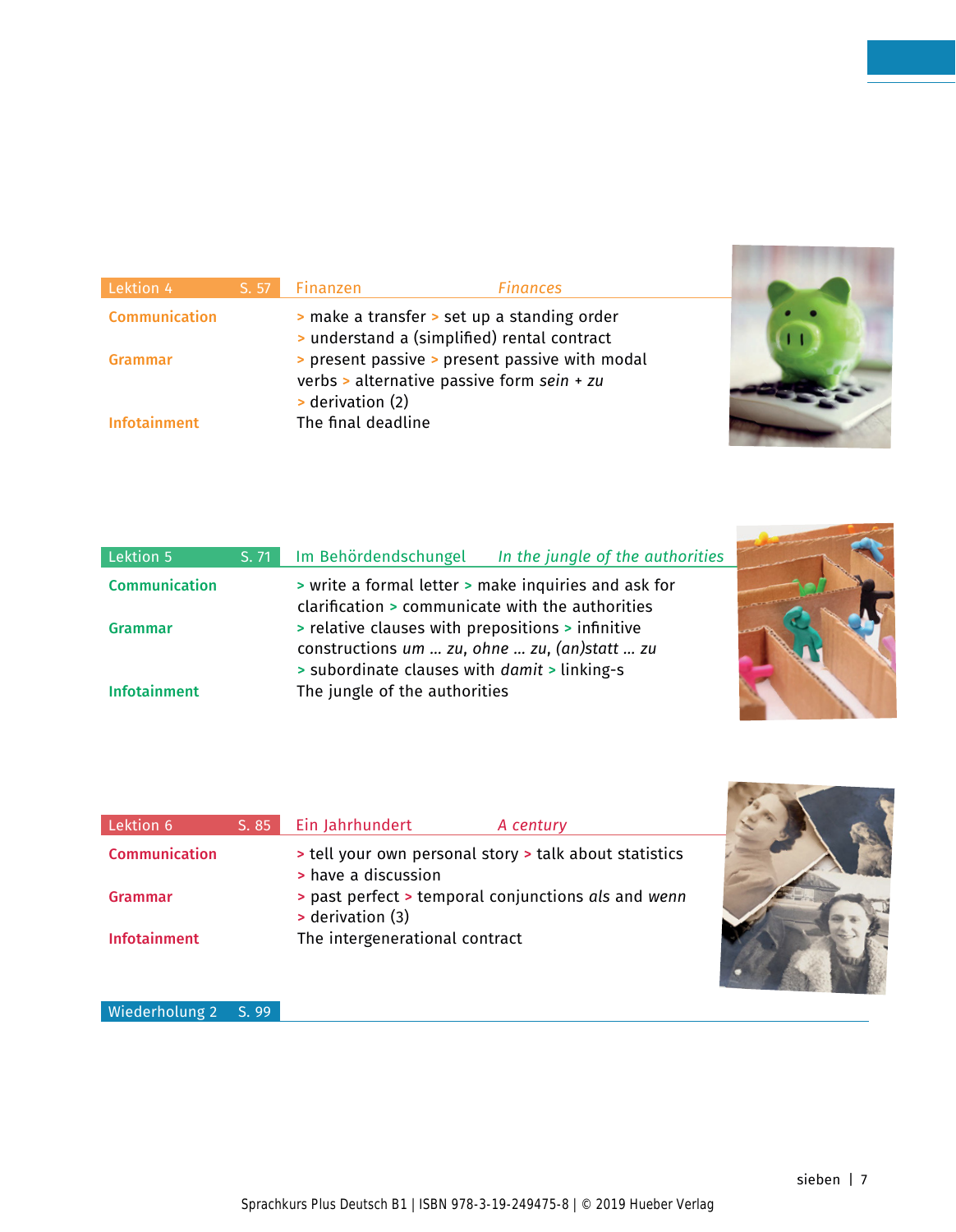| Lektion 7      | S. 105 | Höher, schneller, weiter<br>Higher, faster, further                                                                                                            |
|----------------|--------|----------------------------------------------------------------------------------------------------------------------------------------------------------------|
| Communication  |        | If talk about sports and your likes and dislikes<br>> say what's the matter at the doctor's<br>> understand information given at a hospital                    |
| <b>Grammar</b> |        | > past passive and present perfect passive<br>> past passive and present perfect passive<br>with modal verbs > two-part conjunctions (2)<br>$>$ derivation (4) |
| Infotainment   |        | Keep fit                                                                                                                                                       |



| Lektion 8            | S. 119 Ein neuer Anfang<br>A new beginning                                                                             |
|----------------------|------------------------------------------------------------------------------------------------------------------------|
| <b>Communication</b> | If describe procedures > what is really important<br>in a job application in Germany > show approval<br>or rejection   |
| Grammar              | > temporal conjunctions bevor, während<br>and nachdem<br>> conditional conjunctions wenn and falls<br>> derivation (5) |
| <b>Infotainment</b>  | Coconut or peach?                                                                                                      |

| Lektion 9            | S. 133 | Kunst und Kultur                                                                                      | Art and culture                                |  |
|----------------------|--------|-------------------------------------------------------------------------------------------------------|------------------------------------------------|--|
| <b>Communication</b> |        | > give an assessment                                                                                  | > describe a picture > say how something works |  |
| <b>Grammar</b>       |        | > modal conjunction indem > relative clauses<br>with relative pronouns was and wo<br>> derivation (6) |                                                |  |
| <b>Infotainment</b>  |        | Schiller vs. Starlight Express                                                                        |                                                |  |

## A

Wiederholung 3 S. 147

Prüfungstraining S. 153

Quellenverzeichnis - List of references S. 164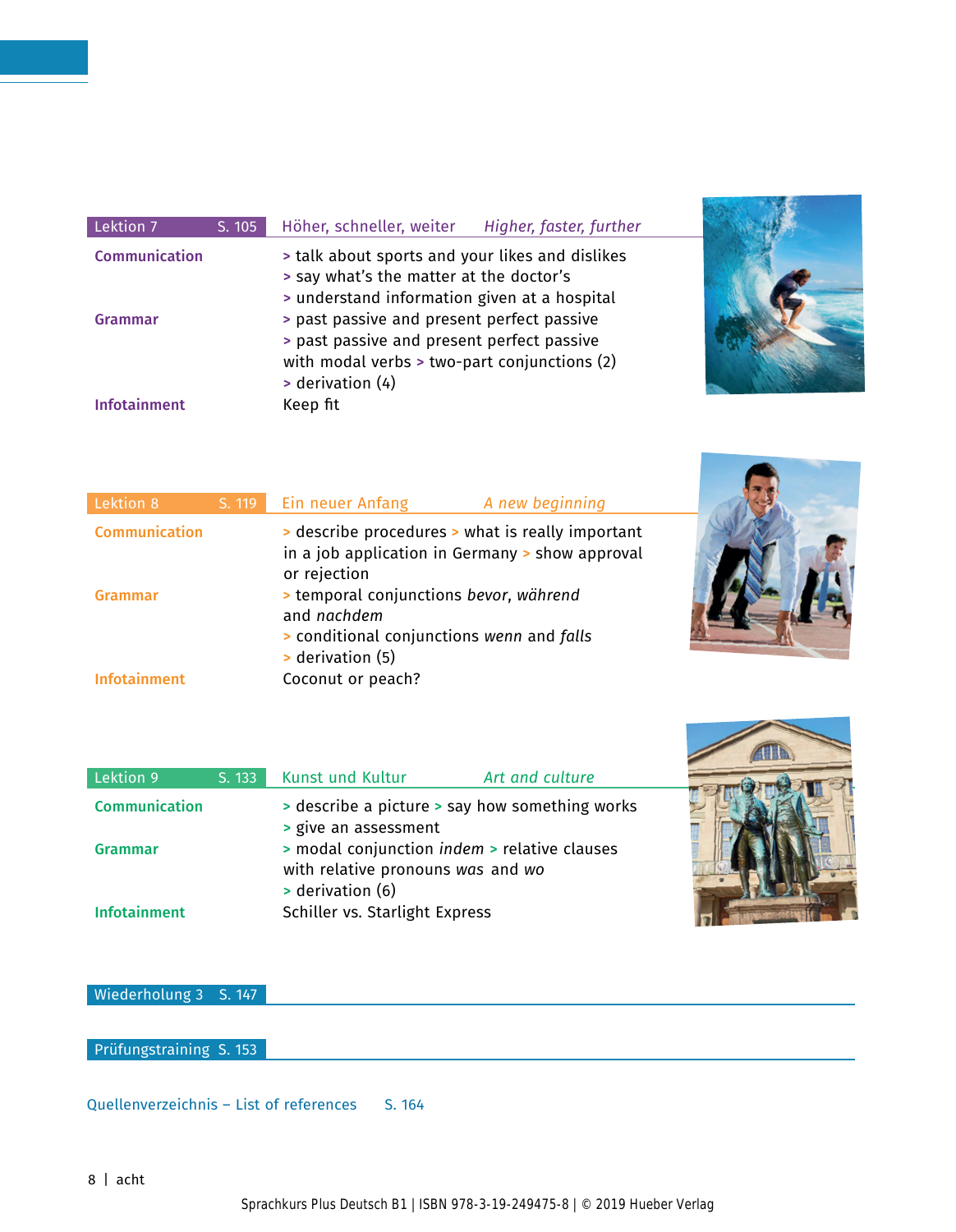## Quellenverzeichnis

- Coverfoto: © Florian Küttler/Westend61/F1online
- S. 3: © Getty Images/iStock/Wavebreakmedia
- S. 4: © fotolia/fotoping
- S. 6 von oben nach unten: © EdNurg stock.adobe.com, © Thinkstock/iStock/Povozniuk, © doris oberfrank-list – stock.adobe.com
- S. 7 von oben nach unten: © Thinkstock/iStock/BrianAJackson, © Mirko Raatz stock.adobe.com, © Thinkstock/iStock/WILLSIE
- S. 8 von oben nach unten: © fotolia/EpicStockMedia, © Getty Images/iStock/andresr, © Thinkstock/iStock/marako85
- S. 9: © EdNurg stock.adobe.com
- S. 10 oben: © picture alliance/ullstein bild/Gircke, Reihe oben von links nach rechts: © Thinkstock/iStock/ Ivanko\_Brnjakovic, © fotolia/Diego Cervo 2012, © Robert Kneschke – stock.adobe.com, © Thinkstock/ iStock/Rawpixel Ltd, Reihe unten von links nach rechts: © Thinkstock/iStock/glolubovy, © Getty Images/Caiaimage/Robert Daly, © Thinkstock/iStock/Osuleo, © Thinkstock/iStock/DragonImages
- S. 11: © Thinkstock/iStock/Daniel Ernst
- S. 12 Reihe oben A–C: © iStockphoto/skodonnell, © Thinkstock/Blend Images/Jack Hollingsworth, © Thinkstock/iStock/OcusFocus, Frau mit Apfel: © Thinkstock/iStock/dobok, Reihe unten A–F: © Thinkstock/iStock/Jorgefontestad, © Thinkstock/iStockphoto, © franky2010 – stock.adobe.com, © Getty Images/iStock/BartekSzewczyk, © Thinkstock/iStock/photocatcher, © eyetronic – stock.adobe.com
- S. 13 A–H: © Thinkstock/iStock/Zoonar/unknown, © Thinkstock/Hemera/Simon Krzic, © iStock/Mladen Mladenov, © Thinkstock/iStock/Wiktory, © #moreideas – stock.adobe.com, © Thinkstock/iStock/ karandaev, © Thinkstock/iStock/bonchan, © Getty Images/Hemera/Igor Terekhov
- S. 14 von oben nach unten: © fotolia/bevisphoto, © Thinkstock/Photodisc/Siri Stafford, © Getty Images/iStock/SilviaJansen
- S. 15 A–C: © kajak2012 stock.adobe.com, Foto: Deutsches Museum, © ALLTRAVEL/Alamy Stock Photo
- S. 16 1–5 jeweils links und rechts: © fotolia/photocrew, © Thinkstock/iStock/Saddako, © Thinkstock/ iStock/photocatcher, © Thinkstock/TongRo Images Inc, © Thinkstock/iStock/monkeybusinessimages, © Thinkstock/iStock/nazarovsergey, © Thinkstock/iStock/Vladimiroquai, © Thinkstock/iStock/ javgutierrez, © Getty Images/iStock/cyano66, © Thinkstock/iStock/Onradio
- S. 17: © Getty Images/iStock/shironosov
- S. 18 oben: © Thinkstock/iStock/Ozbalci, © Thinkstock/iStock/Mny-Jhee
- S. 19 A–C: © Thinkstock/iStock/AndreaAstes, © Gioco stock.adobe.com, © Thinkstock/iStock/Elenathewise S. 22: © fotolia/rcx
- S. 24: © Thinkstock/iStock/Povozniuk
- S. 24 A–C: © baranq stock.adobe.com, © PantherMedia/michaeljung, © Getty Images/iStock/JPWALLET
- S. 25: © iStock/kristian sekulic
- S. 26: © iStockphoto/skodonnell
- S. 28 1–4: © Thinkstock/iStock/Belodarova, © Thinkstock/Photodisc/Ciaran Griffin, © iStock/shapecharge, © baranq – stock.adobe.com
- S. 29: © Thinkstock/iStock/SanneBerg
- S. 31 A–D: © Thinkstock/iStock/Rohappy, © Thinkstock/iStock/carlycanfield, © Getty Images/E+/SolStock, © Thinkstock/iStock/Pixfly, unten: © Thinkstock/iStock/bowie15
- S. 33 1–4: © Thinkstock/iStock/AVAVA, © Thinkstock/iStock/PaulBirykov, © Thinkstock/iStock/runzelkorn, © Thinkstock/iStock/BartekSzewczyk
- S. 36 von links nach rechts: © Thinkstock/Wavebreak Media Ltd, © Thinkstock/iStock/eldadcarin, © MAX. 2001 / Norbert Meise
- S. 37: © doris oberfrank-list stock.adobe.com
- S. 38 Reihe oben A–F: © Thinkstock/iStock/GlobalP, © Thinkstock/iStock/Henrik\_L, © Alekss stock.adobe. com, © Thinkstock/iStock/VitalisG, © Thinkstock/iStock/Gewoldi, © Thinkstock/iStock/defun, Reihe Mitte A–C: © Thinkstock/Stockbyte/Jupiterimages, © kab-vision – stock.adobe.com, © Thinkstock/ iStock/EduardSV, unten: © minad – stock.adobe.com
- S. 39 A–H: © ueuaphoto stock.adobe.com, © fotolia/synto, © Thinkstock/iStock/Jag\_cz, © PantherMedia/ noname454, © Thinkstock/iStock/Mirosław Kijewski, © Thinkstock/iStockphoto, © Thinkstock/iStock/ Jean-philippe WALLET, © Thinkstock/iStock/Wavebreakmedia
- S. 41: © Thinkstock/iStock/leskas
- S. 42 A–C: © fotolia/eSZt 2010 Michael Siegmund, © Thinkstock/iStock/Janoka82, © Edler von Rabenstein – stock.adobe.com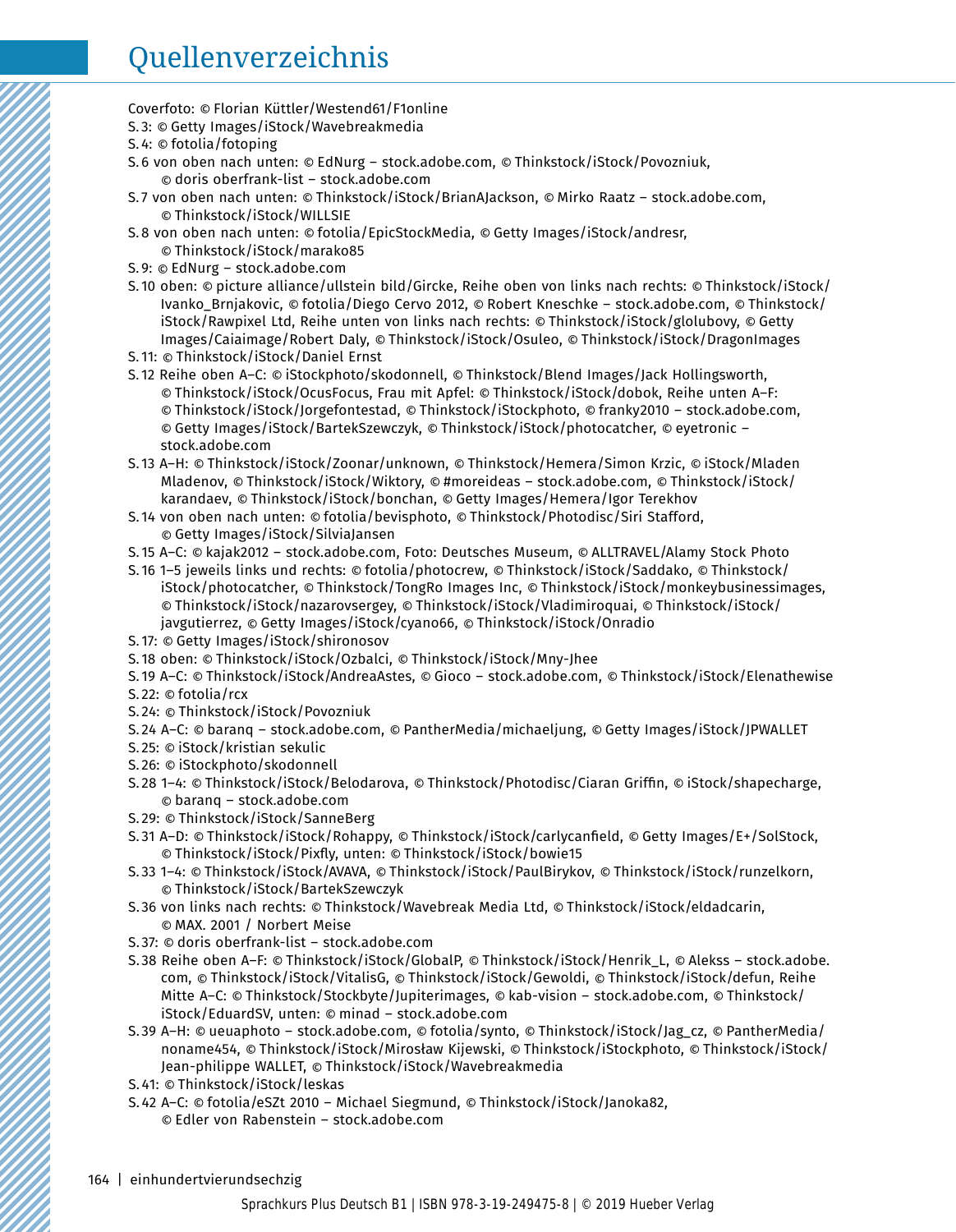- S. 43 Reihe oben von links nach rechts: © fotolia/barantza, © Thinkstock/iStock/Roman\_Mikhailov, © Thinkstock/iStock/Meinzahn, © Thinkstock/iStock/Xurzon, Reihe unten von links nach rechts: © Thinkstock/iStock/Serg\_Velusceac, © Thinkstock/iStock/FedevPhoto, © ronnybas – stock.adobe.com, © Thinkstock/iStockphoto
- S. 44 A–F: © Thinkstock/iStock/GlobalP, © Photo-SD stock.adobe.com, © fotolia/Eric Issele, © Thinkstock/iStock/GlobalP, © Thinkstock/iStock/GlobalP, © Thinkstock/iStock/GlobalP, unten links: © picture-alliance/Okapia KG/Germany/Friederike Naroska, unten rechts: © picture alliance/dpa/Stephan Jansen
- S. 46 Reihe oben A–F: © Thinkstock/iStock/GlobalP, © Thinkstock/iStock/UrosPoteko, © Thinkstock/iStock/ Ocs\_12, © Thinkstock/iStock/bazilfoto, © Thinkstock/iStock/Ocs\_12, © Thinkstock/iStock/Farinosa, Reihe Mitte A–C: © Thinkstock/iStock/MR1805, © Thinkstock/iStock/MogensTrolle, © getty images/ Andrey Nekrasov, unten links: © Thinkstock/iStock/Kandfoto, unten rechts: © Thinkstock/iStock/ armvector
- S. 47: © Thinkstock/iStock/pkazmierczak
- S. 50 von links nach rechts: © Thinkstock/iStock/BasieB, © Thinkstock/iStock/JesusFernandez32, © Thinkstock/iStock/Detailfoto, © dalaxey – stock.adobe.com, © PantherMedia/bluemli
- S. 56: © fotomek stock.adobe.com
- S. 57: © Thinkstock/iStock/BrianAJackson
- S. 58: © fotolia/MP2
- S. 59: © Getty Images/iStock/shironosov
- S. 61 1–4: © Getty Images/iStock/Grafner, © Getty Images/iStock/CarmenMurillo, © fotolia7sumire8, © Deutsche Postbank AG
- S. 63: © Getty Images/iStock/Flamingo\_Photography
- S. 64 von oben nach unten: © fotolia/davis, © Thinkstock/iStock/draghicich, © iStock/vincevoigt
- S. 67: © Jeanette Dietl stock.adobe.com
- S. 70 links: © Getty Images/iStock/nirat, rechts: © Getty Images/iStock/aerogondo
- S. 71: © Mirko Raatz stock.adobe.com
- S. 72: © Getty Images/iStock/Szepy
- S. 73 links: © Getty Images/iStock/AndreasWeber, rechts: © eyewave stock.adobe.com
- S. 74 von links nach rechts und oben nach unten: © Thinkstock/iStock/ArthurHidden,

© Thinkstock/Creatas/Jupiterimages, © fotolia/nandyphotos, © Thinkstock/moodboard

- S. 77: © Getty Images/iStock/vjotov
- S. 78: © Getty Images/Daniel Grill
- S. 81 A–C: © Getty Images/iStock/monkeybusinessimages, © Thinkstock/iStock/m-imagephotography, © Getty Images/iStock/monkeybusinessimages
- S. 84: © Thinkstock/iStock/Victoria Labadie Fotonomada
- S. 85: © Thinkstock/iStock/WILLSIE
- S. 86: © Thinkstock/iStock/Highwaystarz-Photography
- S. 87: © Thinkstock/Stockbyte/Comstock
- S. 88 Reihe oben A–C: © Thinkstock/Stockbyte/Jupiterimages, © Thinkstock/Creatas/Jupiterimages, © Thinkstock/iStock/m-imagephotography, Reihe unten A–G: © picture alliance/akg-images, © Thinkstock/iStock/Ivan Cholakov, © Süddeutsche Zeitung Photo/Hans-Peter Stiebing, © fotolia/ Christian Schwier, © Süddeutsche Zeitung Photo/Scherl, © Süddeutsche Zeitung Photo/National Media Museum/SSPL, © picture alliance/AP Photo/Edwin Reichert
- S. 89: © Thinkstock/iStock/JFsPic
- S. 91 oben: © Thinkstock/Kane Skennar, unten: © Thinkstock/iStock/Antonio\_Diaz
- S. 94: © Thinkstock/iStock
- S. 95 oben: © Thinkstock/iStock/Vicki Reid, unten: © Thinkstock/Digital Vision/Siri Stafford
- S. 96: © iStock/simonkr
- S. 98 links: © picture alliance/ullstein bild/Zander&Labisch, rechts: © Thinkstock/iStock/Ljupco
- S. 103: © motorradcbr stock.adobe.com
- S. 104: © fotomek stock.adobe.com
- S. 105: © fotolia/EpicStockMedia
- S. 109: © iStockphoto/PeopleImages.com
- S. 110 Reihe oben von links nach rechs: © Thinkstock/iStock/.shock, © Thinkstock/iStock/Wavebreakmedia, © Thinkstock/iStock/Konstantin Shishkin, © Thinkstock/iStock/bowdenimages, Reihe unten von links nach rechts: © Thinkstock/iStock/zdenkam, © getty images/E+/wundervisuals, © Kadmy – stock.adobe.com, © Thinkstock/iStock/InterestingLight